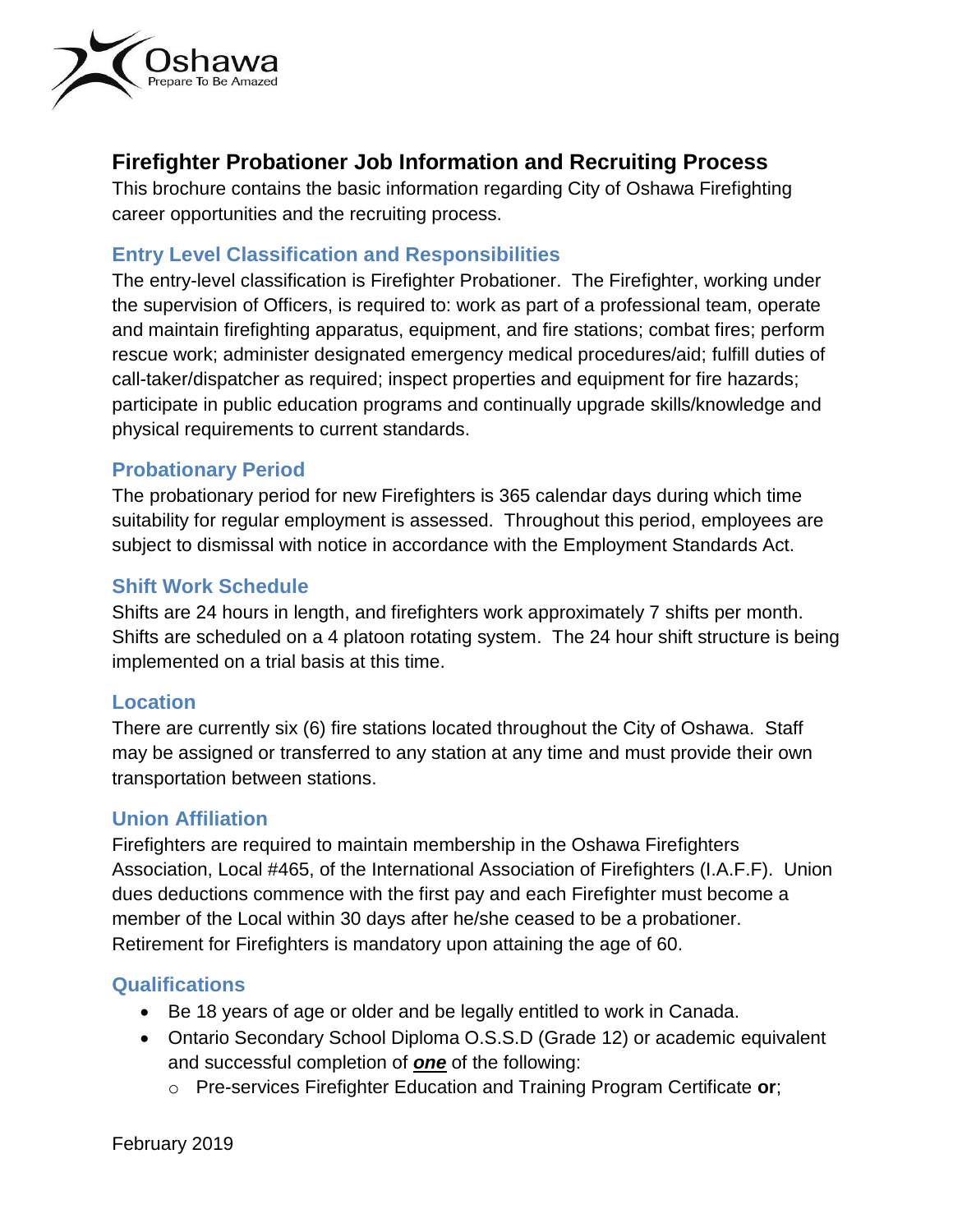- o N.F.P.A. 1001 accredited program from a recognized institution **or**;
- o O.F.M. curriculum components 1,2, and 3 with examination certificate **or**;
- o Minimum two years' experience as a full-time Firefighter in a municipal fire department
- Minimum one year of prior full-time work experience. Fire suppression, construction, trades, mechanical, emergency medical, large vehicle operation or fire prevention related experience is an asset.
- Current Standard First Aid with HCP, CPR and AED. Completion of higher level E.M.S training is an asset.
- Possession and maintenance of a valid unrestricted Ontario Driver's License. minimum class D.Z. Applicants with more than six demerit points are ineligible for consideration.
- Have no criminal convictions for which a pardon has not been granted.
- Normal unaided hearing
- Specialized rescue courses are an asset.
- Applicants must successfully complete Stage One, Two and Three and Swim Test of Ontario Fire Administration Inc. Candidate Testing Program and hold valid (as of posting closing date) OFAI certificates for all stages throughout the recruitment period. For more information, please visit www.ofai.ca. (All costs associated with the test are the responsibility of the applicant).
- Ability to work 24 hour shifts, including days/nights, weekends and holidays.
- Must be fit and able to handle the sustained, intense physical and psychological effort required to perform duties of this position.
- Ability to work effectively as part of a team, strong interpersonal and customer service skills for interacting with the public and internal City staff
- Demonstrate initiative, mechanical aptitude and problem solving skills.
- Speak, read and write English fluently, and communicate clearly and precisely under demanding conditions.

## **Application Process**

- 1. The number of openings in the Oshawa Fire Services is traditionally very limited. Recruiting is conducted only as needed but may be conducted for future needs. Openings, when they occur are normally in the entry-level classification of Firefighter Probationer.
- 2. When recruiting starts, the posting will appear on the City web site. All previous applicants must re-apply.
- 3. Detailed resumes must be submitted **electronically** by accessing the City of Oshawa website at [www.oshawa.ca/](http://www.oshawa.ca/)employment